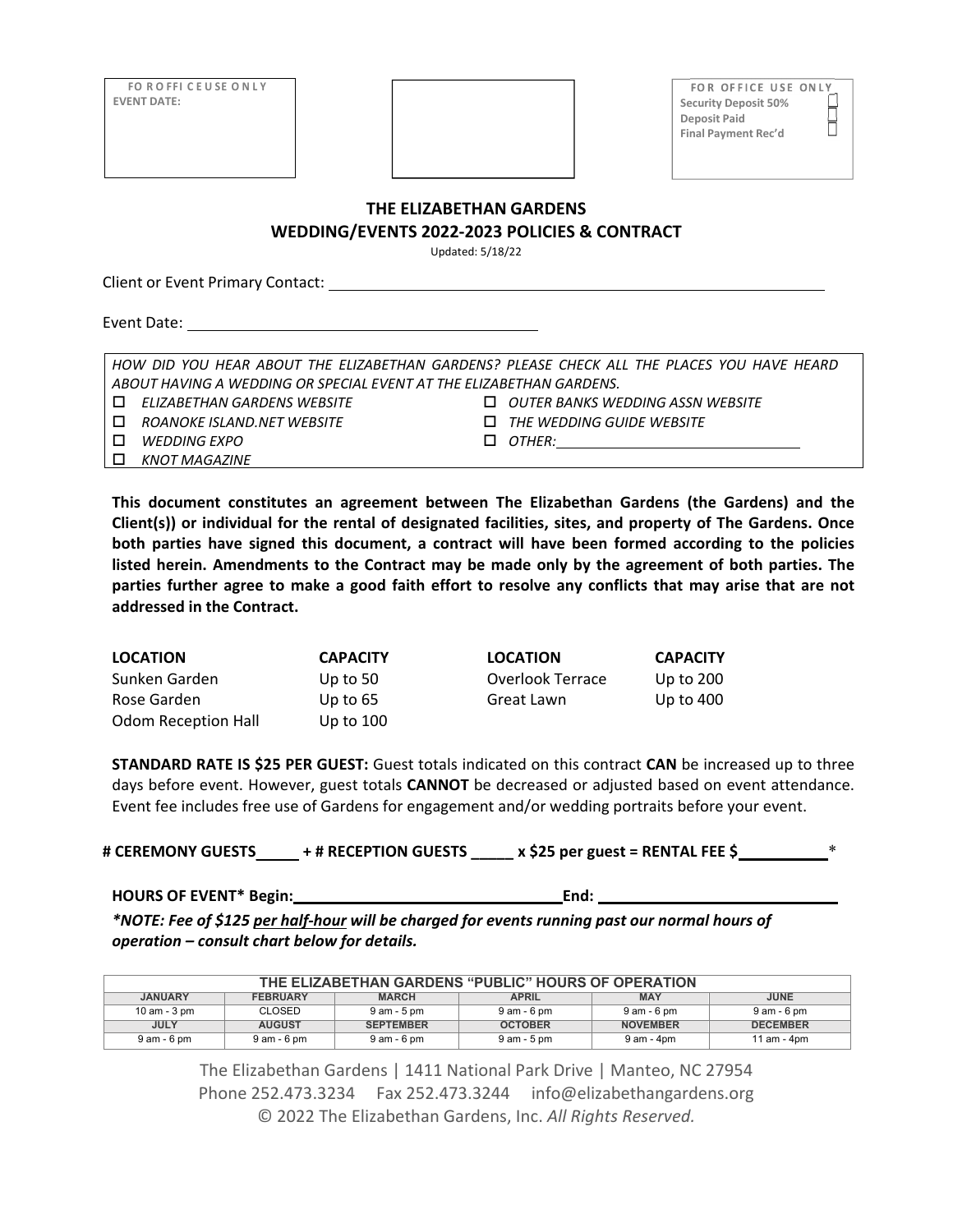| <b>Event Client(s) Information:</b>                                                                                                                                                                                                                                                       |                                       |                                                                                  |  |
|-------------------------------------------------------------------------------------------------------------------------------------------------------------------------------------------------------------------------------------------------------------------------------------------|---------------------------------------|----------------------------------------------------------------------------------|--|
| <b>Client A:</b><br>(primary)                                                                                                                                                                                                                                                             |                                       |                                                                                  |  |
| <b>Client B:</b>                                                                                                                                                                                                                                                                          |                                       |                                                                                  |  |
| <b>Address:</b>                                                                                                                                                                                                                                                                           |                                       | ,我们也不会有什么。""我们的人,我们也不会有什么?""我们的人,我们也不会有什么?""我们的人,我们也不会有什么?""我们的人,我们也不会有什么?""我们的人 |  |
| <b>Mailing</b><br>$\Box$ Check if same as above<br><b>Address:</b>                                                                                                                                                                                                                        |                                       |                                                                                  |  |
| City, State: 1990 1991 21P Code: 21P Code: 21P Code: 21P Code: 21P Code: 21P Code: 21P Code: 21P Code: 21P Code: 21P Code: 21P Code: 21P Code: 21P Code: 21P Code: 21P Code: 21P Code: 21P Code: 21P Code: 21P Code: 21P Code:                                                            |                                       |                                                                                  |  |
| Phone #'s: $A.$ E-mails: $A.$                                                                                                                                                                                                                                                             |                                       |                                                                                  |  |
| В.                                                                                                                                                                                                                                                                                        |                                       |                                                                                  |  |
| <b>Elizabethan Gardens Representative:</b>                                                                                                                                                                                                                                                |                                       |                                                                                  |  |
| Name:<br><u> 1989 - Johann Stoff, deutscher Stoff, der Stoff, der Stoff, der Stoff, der Stoff, der Stoff, der Stoff, der S</u>                                                                                                                                                            |                                       |                                                                                  |  |
| Primary Phone #:<br>E-mail:                                                                                                                                                                                                                                                               |                                       | <u> 1980 - Andrea Stadt Britain, amerikansk politik (</u>                        |  |
|                                                                                                                                                                                                                                                                                           | <b>FEES &amp; PAYMENT INFORMATION</b> |                                                                                  |  |
|                                                                                                                                                                                                                                                                                           |                                       | FOR OFFICE USE ONLY:                                                             |  |
| A. Refundable Security Deposit: \$                                                                                                                                                                                                                                                        | 750.00                                | <b>DATE PAID:</b>                                                                |  |
| B. Event Fee (\$25 per guest): \$                                                                                                                                                                                                                                                         |                                       | <b>DATE PAID:</b>                                                                |  |
| C. After Hours Rental Fee (\$125 per 1/2 hr.): \$                                                                                                                                                                                                                                         |                                       | <b>DATE PAID:</b>                                                                |  |
| <b>D. TOTAL PAYMENT DUE: \$</b>                                                                                                                                                                                                                                                           |                                       | <b>DATE PAID:</b>                                                                |  |
| E. 50% of Event Fee (Line B divided by 2): $\oint$                                                                                                                                                                                                                                        |                                       | <b>DATE PAID:</b>                                                                |  |
| F. DUE FOR CONTRACT (Line D minus Line E): \$                                                                                                                                                                                                                                             |                                       | <b>DATE PAID:</b>                                                                |  |
| <b>G. REMAINER DUE</b> (Line D minus Line F): $\oint$                                                                                                                                                                                                                                     |                                       | <b>DATE PAID:</b>                                                                |  |
| A completed contract with deposit is the only way to confirm availability with the Gardens. Your<br>proposed dates and locations will be reserved on the date that your contract and deposit are received by<br>the Gardens. Please return this form with payment to ensure availability. |                                       |                                                                                  |  |

| Card Type: VISA                                                                                                                                                                                                                | MASTERCARD                                                                                                                                 | <b>DISCOVER</b>                                                                                                 | PERSONAL CHECK #                         |
|--------------------------------------------------------------------------------------------------------------------------------------------------------------------------------------------------------------------------------|--------------------------------------------------------------------------------------------------------------------------------------------|-----------------------------------------------------------------------------------------------------------------|------------------------------------------|
|                                                                                                                                                                                                                                | Name on Card: Name on Card:<br>If payment name is not the same as the client(s) name, please also provide mailing info of the card holder. |                                                                                                                 |                                          |
|                                                                                                                                                                                                                                | Card Number: 2008 2010 2020 2020 2020 2021 2021 2022 2021 2022 2021 2022 2022 2022 2022 2022 2022 20                                       | Expiration: Expiration of the state of the state of the state of the state of the state of the state of the sta | $\frac{1}{2}$ Security # _______________ |
| Date of Charge: the contract of Charge in the contract of Charge in the contract of the contract of the contract of the contract of the contract of the contract of the contract of the contract of the contract of the contra |                                                                                                                                            |                                                                                                                 |                                          |
|                                                                                                                                                                                                                                | Signature of Credit Card: Manual According to the Credit Card: Manual According to the Credit Card:                                        |                                                                                                                 | Security Code:                           |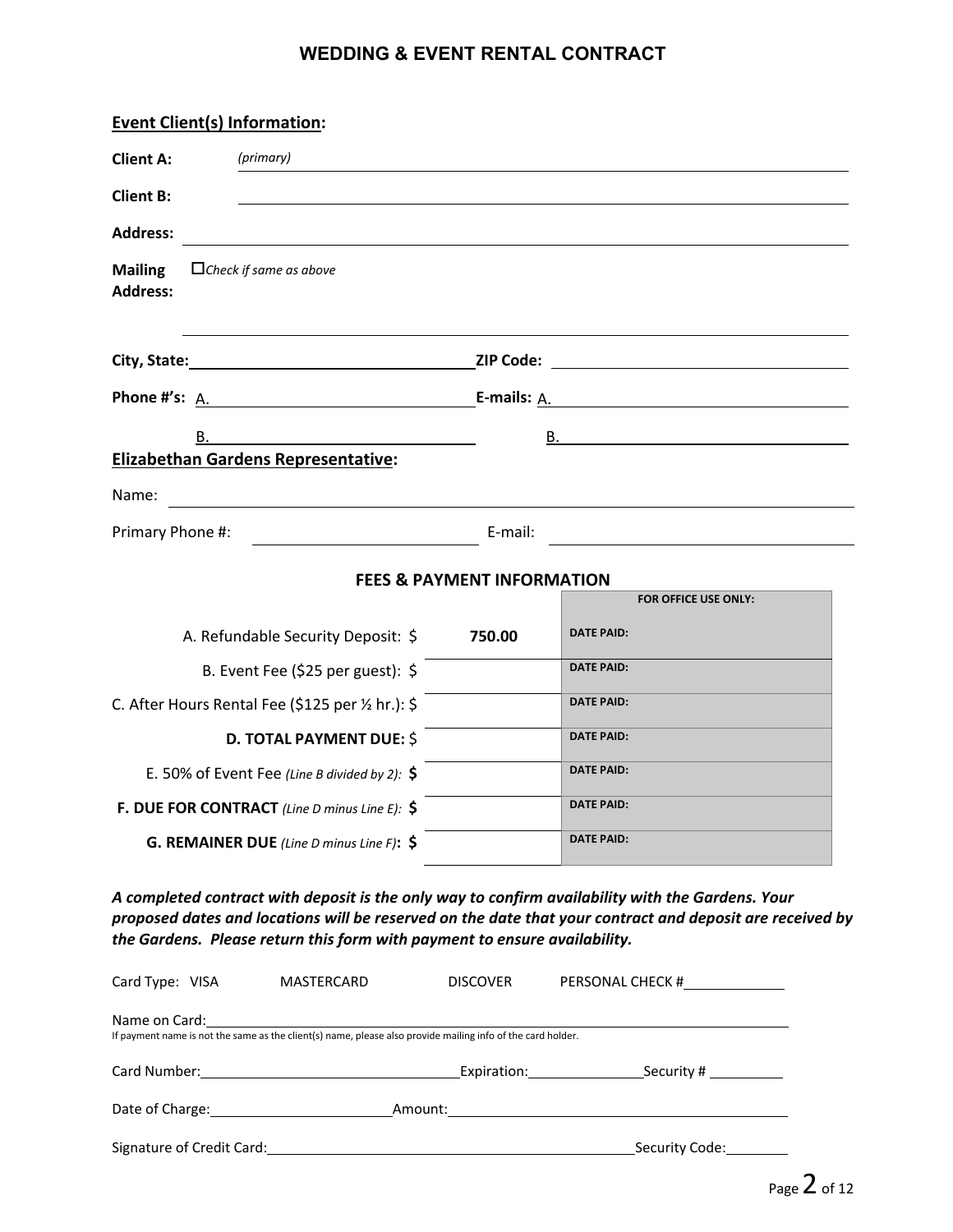# **FINAL EVENT GUIDELINES AND DETAILS**

*(to be reviewed and completed at 30‐day appointment)*

**This Contract, which generally reserves the designated properties of The Elizabethan Gardens (the Gardens) for the designated times, includes the following sections:**

| FACILITY RENTALS - WEDDINGS, RECEPTIONS AND OTHER EVENTS  6 |  |
|-------------------------------------------------------------|--|
|                                                             |  |
|                                                             |  |
|                                                             |  |
|                                                             |  |
|                                                             |  |

### **Instructions for Completing this Contract:**

- 1. Read through the contents thoroughly please note all of the Gardens' policies and feel free to requestclarification of anything that is unclear.
- 2. Initial each individual policy on the lines provided to indicate acceptance thereof.
- 3. Complete all possible fields (Information on the Final Detail Appointment will be due 30 days prior to theevent), including credit card information.
- 4. Sign and date.
- 5. Send to the Gardens by mail, email, or fax at the address listed on page one of this contract.
- 6. The Gardens will confirm receipt and send back a signed copy of page 10, confirming the schedule.
- 7. Schedule the Final Detail Appointment at least 3 months in advance of the event date; the Final DetailAppointment form (page 11) will be completed at this meeting.

#### **GENERAL GUIDELINES**

#### **Appearance of Garden**

- The Gardens will make every effort to ensure that the gardens are in bloom and attractive for your event; however, given changing weather conditions and the seasonal nature of flower displays, the Gardens appearance will change daily.
- The Gardens premises must be used as is on the day of the event, and must be kept in the same condition in which it was found.

#### **Public Access**

- The Gardens are open to the general public daily. While our staff will do our best to deter visitorinterference with your event, public access will be maintained during these times.
- No transportation of event guests is offered of any kind in the Gardens.

#### **Garden Admission**

- Complimentary admission for your guests is included with the rental of the facility or ceremony site during the hours of the ceremony.
- Guests are allowed to take private photographs; however, all commercial photography must beconfirmed by the Gardens. Please see "Photographer Protocol" (page 8) for further details.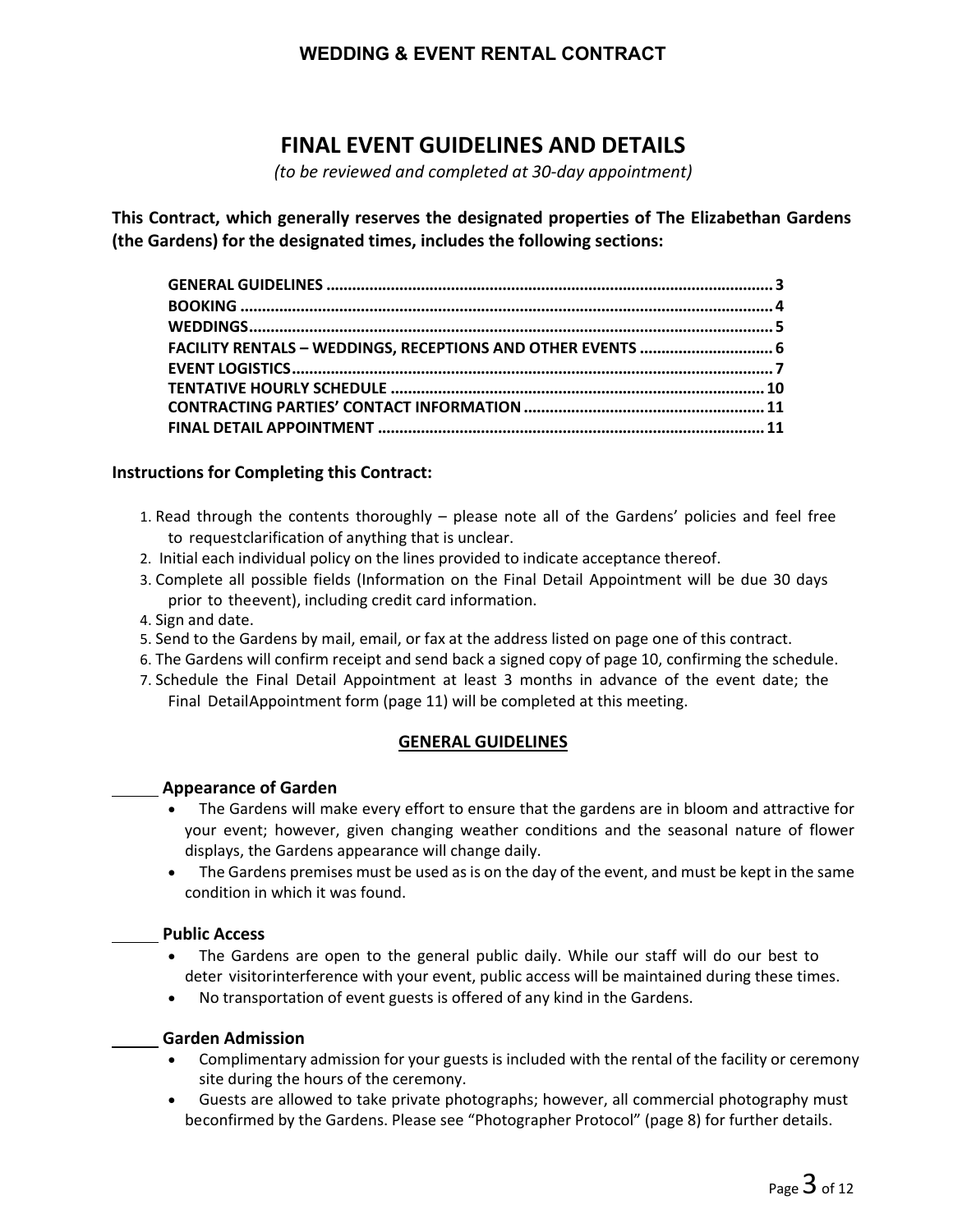#### **Drones**

The Gardens does not allow drones to be launched or operated within our property.

#### **Pets and Animals:**

 Service pets are allowed in the Gardens at all times. Additional pets are permitted in the Gardens for a fee of three dollars (\$3.00) per pet. Pets attending a wedding must be indicated and remain on leash.

#### **Releases:**

 Homing Doves or Butterfly releases are permitted as set forth in a written addendum to this contract. The release of any other animals is strictly prohibited.

#### **Decorations**

- Artificial petals/leaves, glitter, confetti, rice, balloons, fireworks (including sparklers), tiki‐ torches, and hanging signs on the outside of buildings or on plants or trees is not permitted. Bubbles, flowers, and flower petals are permitted, but must be cleaned up thoroughly after the event. The pavement and/or grounds may not be chalked or otherwise marked to direct guests to your rented location. Birdseed is notpermitted for use in The Gardens at any time.
- The Gardens staff will place wedding location site signage to direct guests to the agreed upon site.

### **Smoking:**

- Smoking is allowed only in the designated area. The designated smoking area is located behind OdomReception Hall and the Gardens will provide a receptacle for cigarette butts.
- All remaining grounds and buildings are smoke‐free.

#### **Parking:**

- There is a paved parking lot at the Gardens that provides limited parking for your guests.
- Parking is also permitted in the grass circle. Please ensure fire hydrants and handicapped parkingspaces are not blocked.

#### **Contact Information:**

 The Gardens requests all contact information, including e‐mail address, phone number, and mailingaddress, be updated as client information changes in order to better serve you, the client.

### **BOOKING EVENT**

#### **Reservation Process:**

- A rental contract must be signed; guidelines initialed and signed, as well as appropriate deposit andpayments submitted in order to confirm facility use. Please see "Deposits" below for further information.
	- o The non‐refundable Rental Payment for this event is one‐half of the cost of the event rental
		- \$
	- o A Refundable Security Deposit of \$750 is also due at signing
- All remaining payments are due 90 days prior to the scheduled event date. For events booked less than90 days in advance, all fees are due at the time of contract signing.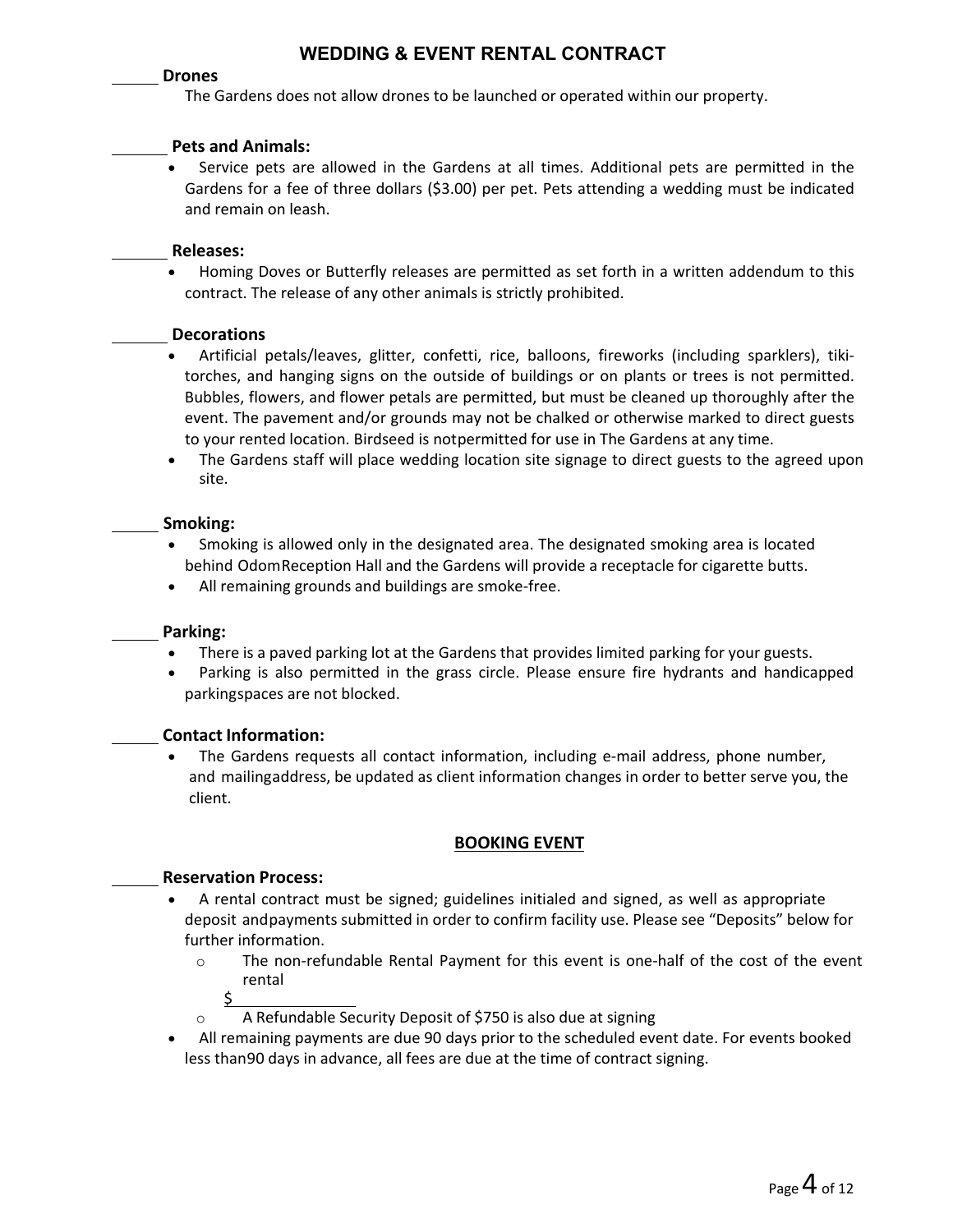#### **Deposits:**

 A 50% non‐refundable event rental payment is due upon signing which locks in your date. A refundable \$750.00 Security Deposit is required for weddings and/or receptions pending no damages have been incurred to The Elizabethan Gardens by the client or the client's guests or vendors and all balances are paid in full. The Security Deposit is for damages and/or remediation if terms of this contract are not abided by (i.e. trash removal) and cannot serve as payment for any other portion of this contract.

### **Cancellation:**

- If after the initial date of contract, up to 90 days prior to the event, you should cancel the event rental agreement, the Gardens will retain the non-refundable portion of the event rental. If you should cancel the event rental agreement between 90 and 60 days prior to the event, the Gardens will retain the non-refundable portion of the event rental payment plus 15% of the remaining event rental fee.
- If you should cancel the agreement less than 60 days prior to the event, the Gardens will retain the non‐ refundable portion of the event rental payment plus an additional 25% of the event rental fee. For cancellations or postponements made within two weeks of the event date, the Gardens will retain the fullamount paid.
- Any add-ons after original signed contract that has been made will require a new contract process to becompleted.

#### **Rescheduling:**

- The Gardens permits you to reschedule your event once without penalty up to 120 days prior to theoriginal event date (pending availability).
- If you need to reschedule within the 120 day time frame from the event date of this contract morethan once, the initial contract will be cancelled, forfeiting the non-refundable event rental payment.

#### **Refunds Process:**

 Please allow 2‐6 weeks for any refunds, including Security Deposits or cancellation refund, to be processed. Refunds will be disbursed by check.

#### **Unforeseen Events:**

- The client cannot hold the Gardens responsible for failure to provide the basic facilities and services due to emergencies, catastrophes or interruptions of public utilities.
- In case of a Mandatory Evacuation for Roanoke Island or the Outer Banks during hurricane season, the Gardens will allow you to reschedule if possible and/or receive a full refund including the original deposit.
- If any other Act of God other than inclement weather were to occur preventing the event from taking place as scheduled, the Gardens will allow for the event to be rescheduled, pending availability, with no penalty.

#### **WEDDINGS**

#### **Ceremony Sites:**

- The event rental fee for an outdoor ceremony site is for a three (3) hour period of time, which allows for setup, seating of guests, ceremony, photography sessions and departure.
- Photography sessions are limited to the event rented garden space. Photos in other areas of the Gardens are allowed but based upon availability and agreed upon before the wedding date. Additional time is billed in 30‐minute increments at \$125.00 per half‐hour of overage. See "Photography" below for further details.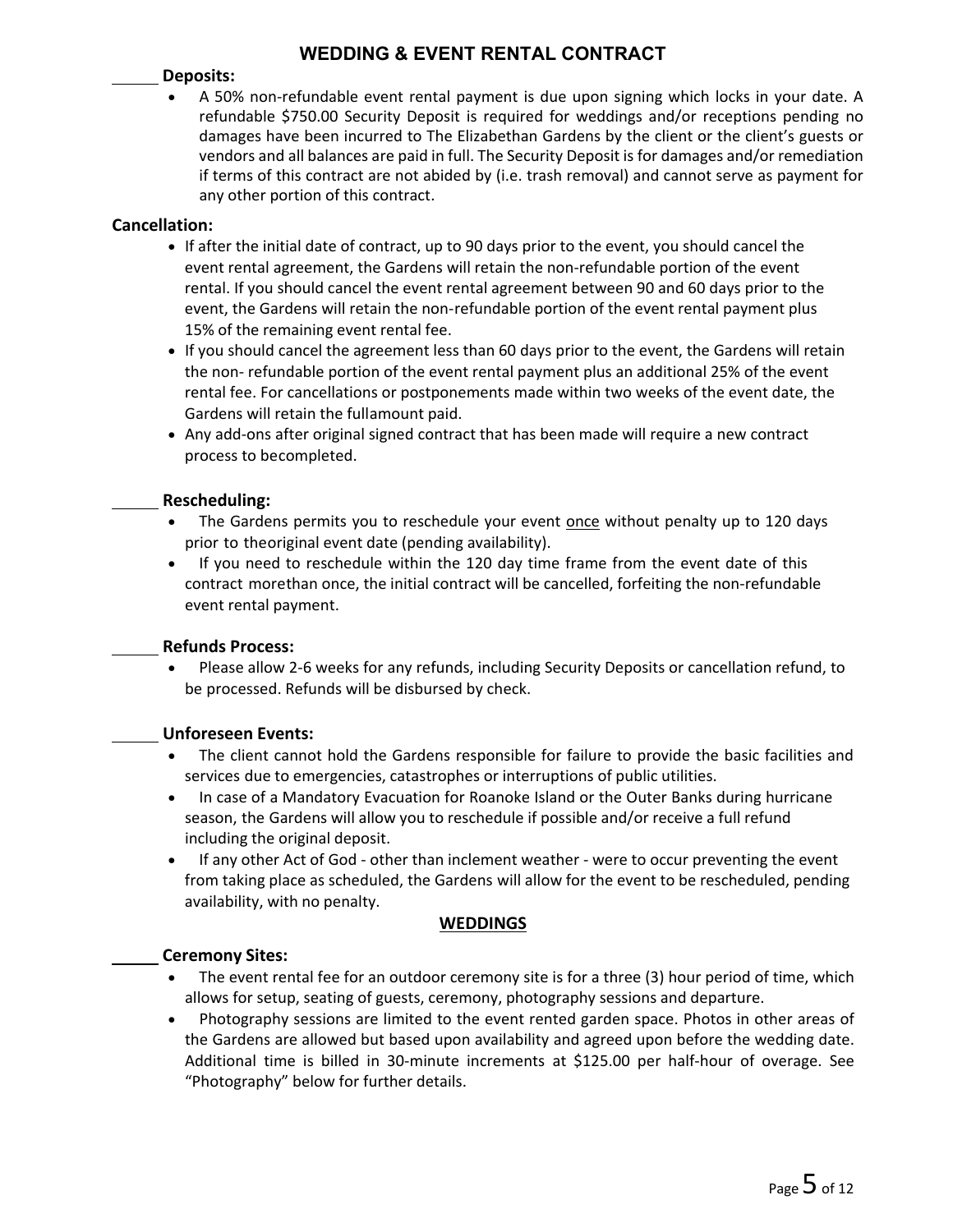### **Reception Sites:**

- The event rental fee for an indoor or outdoor reception site is for a five (5) hour period of time, which allows for setup, seating of guests, toasting, serving of food and beverages, cleanup and departure.
- Please see "Music" below for policies regarding amplified and non-amplified music and/or speech.

### **Event Coordinator:**

- The client is required to designate an Event Coordinator, who is not involved in the wedding party, for the day of the event. The coordinator **MUST** be present during all hours scheduled for the event – from beginning to end.
- The Event Coordinator must be present with the client at the 30‐day Final Detail Appointment.

#### **Rehearsals:**

- The space contracted for the wedding ceremony is also available for wedding rehearsals, pending availability.
- Time is limited to one (1) hour and booking must be made prior to the 30‐day Final Detail Appointment(see below).

#### **Rain Plan:**

- All outdoor ceremonies must have an inclement weather back‐up plan.
- The Gardens has no rain back up site. Arrangements must be made to have a tent or other plan in place due to weather.
- Last minute cancellations of outdoor event rental sites due to inclement weather will not be considered for refunds.

#### **Transportation:**

 Limousines, charter buses, or vans are permitted in the parking lot only. They may not load or unload infront of handicapped parking space.

#### **Music**:

- Both Parties to this contract agree to the following policies regarding Music:
	- o Amplified Music (DJ, Karaoke, Live Band, etc.) is allowed only in Odom Hall at all times. Amplifiedmusic is allowed throughout the Gardens during non‐business hours, except for the months of Junethrough August during the performance of The Lost Colony drama next door.
	- o Non‐amplified music may be allowed in other areas of the Gardens by approval. Ex: a string quartet, soloist or pianist may be allowed provided the sound does not disturb the Gardens neighbors.
	- o Microphones may be used during the wedding ceremony and reception dinner in other areas of the Gardens.

#### **Paths to Ceremony:**

We will work with you in the selection of the appropriate walkway to and from your event site.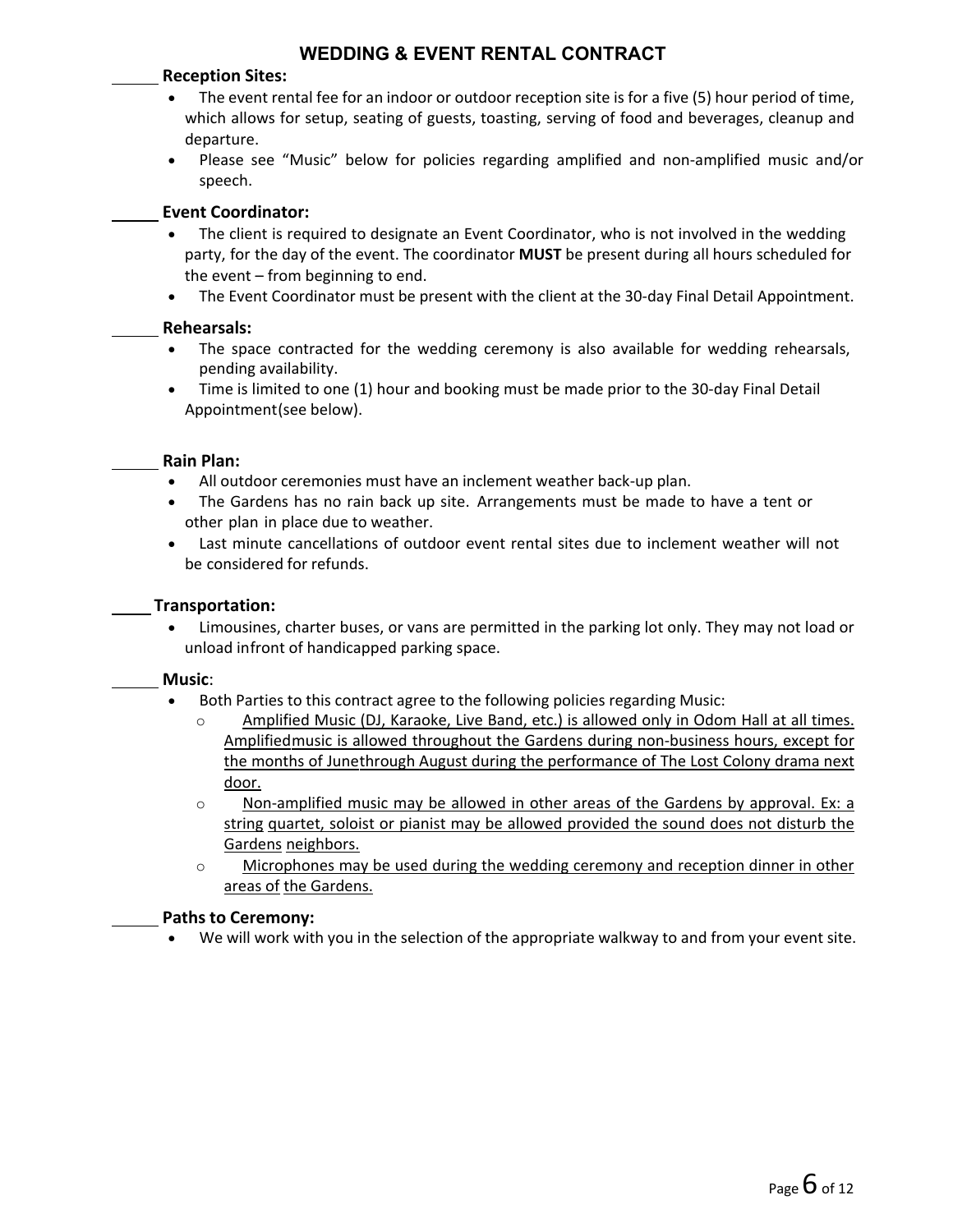### **FACILITY RENTALS – WEDDINGS, RECEPTIONS AND OTHER EVENTS**

#### **Food and Beverage:**

- Clients may utilize a caterer of their choice when holding a wedding, reception or other event in the Gardens. However, the Gardens do require all vendors who have not utilized the Gardens before to complete a Vendor Application.
- Vendor must have a completed and approved Vendor Application on file with the Gardens.
- ALL vendors MUST remove their vehicles per the written schedule reviewed by the parties 30 (thirty) days prior to the event.

#### **Caterer Responsibilities:**

- If your event is catered, your catering company is responsible for the set-up, break-down, and clean‐up of the catered site.
- While a Gardens staff member may be present for the duration of the event, the caterer must provide staff from the beginning to the end of your event.
- Allow appropriate time for break‐down and clean‐up. All event trash must be disposed of in thedesignated areas at the conclusion of the event. These areas are located at the National Park Service maintenance facility. The client must be responsible for sweeping and mopping kitchen and dining areasif using indoor facilities. Please clean laminate floors with a damp mop only.
- All caterers must have a copy of an ABC permit on premises if serving alcoholic beverages.

### **North Carolina Alcohol & Beverage Control (NCABC) Permit**:

 A "Limited Special Occasion Permit" authorizes the Client to bring fortified wine and spirituous liquor onto the premises of a business, with the permission of the owner of that property, and to serve those alcoholic beverages to the Clients guests at a **reception, wedding, party or other special occasion** being held there. To apply for this permit online, go to: www.ncabc.com.

### \_\_\_\_\_\_ **Alcohol Service/Proof of Liability:**

- If serving alcohol, you must have proof of liability. Please attach a copy to this application or forward it to development@elizabethangardens.org. Application is not complete without certificate of insurance.
- With an ABC Permit, alcohol may be served in designated rented areas of the gardens; however, because of the sensitive nature of the gardens, guests will not be permitted to pour any liquid onto the ground. Garbage and recycling receptacles will be provided for the proper removal of all containers and debris. It is the responsibility of the Client to dispose of trash in these receptacles.

### **Food Trucks/Catering**

Please check one of the following:

 $\Box$  Your food truck vendor is a legitimate business establishment in Dare County and has a current ortemporary permit from Dare County Dept. of Health *(Submit a copy of permit to The Elizabethan Gardens.)*

 Your food truck vendor is a legitimate business establishment not based in Dare County. *(Submit a copy ofpermit to The Elizabethan Gardens.)*

Please initial the following:

I will convey these regulations to my food truck vendor:

All applicable electrical, fire and health department regulations and all town, county, state and federallaws must be complied with.

Food trucks are responsible for leaving your assigned area in the same condition as when you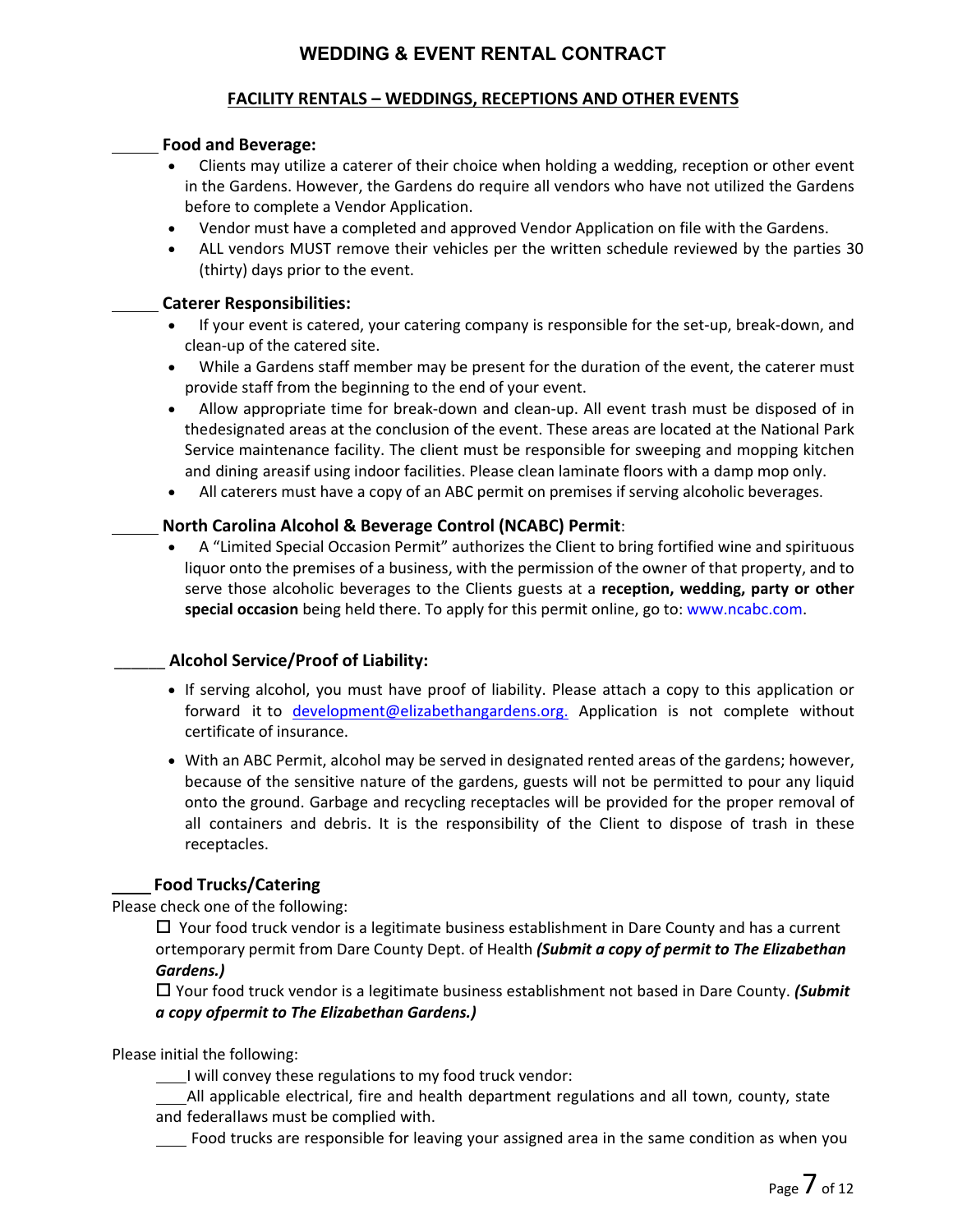arrive forevent

 Food trucks/caterers MUST dispose of all fats and oils in proper containers and be responsible for removing these containers completely from the Gardens. Such waste will NOT be poured down drains or disposed anywhere in the Gardens per Dare County Health Dept

 Food trucks/caterers are to bring their own trash receptacles to use during the duration of the event. Dumpster is located at the service entrance to the Gardens.

Food trucks must be at least 20 ft away from the tent (if applicable)

 Food truck owner is to communicate with the Gardens point of contact prior to the event to ensure that truck can access event site. If truck cannot access the site, the truck will be turned away.

Vendor must provide fire extinguisher in food truck.

### \_\_\_\_\_\_ **Odom Reception Hall** (100 Guest Capacity)

 A limited kitchen facility is available within Odom Hall. Rentals of the Reception Hall are for a 5 (five) hour period, which includes set‐up, the event and breakdown/clean‐up of the event.

### **After‐Hour Events:**

- There is an additional fee to rent the premises for after-hour events. If additional time is needed afterclosing of the Gardens, you will be billed \$125.00 per 30‐minute increment.
- An after‐hour event is defined as a portion of entire event that is scheduled after normal operatinghours for the time period of the rental. On the date of the event, the Gardens are scheduled to close at
- All events (including clean up) must end by 11:00 PM; therefore, guests should be excused at theappropriate time to allow for breakdown and clean up.

**Staff**: The Gardens will have 2 (two) employees on site for all after-hour events.

### **EVENT LOGISTICS**

### **Event Setup:**

- Vendors (florists, bakers, musicians, Rental Company, etc.) must adhere to the terms of our guidelines, and it is the Client's responsibility to share these guidelines with them. Set up for your event may not begin before the contracted rental time on the day of the event.
- The Contracted Rental Time for this event is: Date Time Time
- Any vendor, coordinator, or other guests that arrive early to begin setup before the designated setuptime will be asked to return at the appropriate setup time.
- Decorations, supplies, rentals, musical instruments, and/or other items are not permitted on the siteprior to the contracted rental time.
- Clients must notify the Gardens point of contact of any vendors that may need access to the Gardens via the service road.
- Further details of this nature will be discussed at the 30‐day Final Detail Appointment.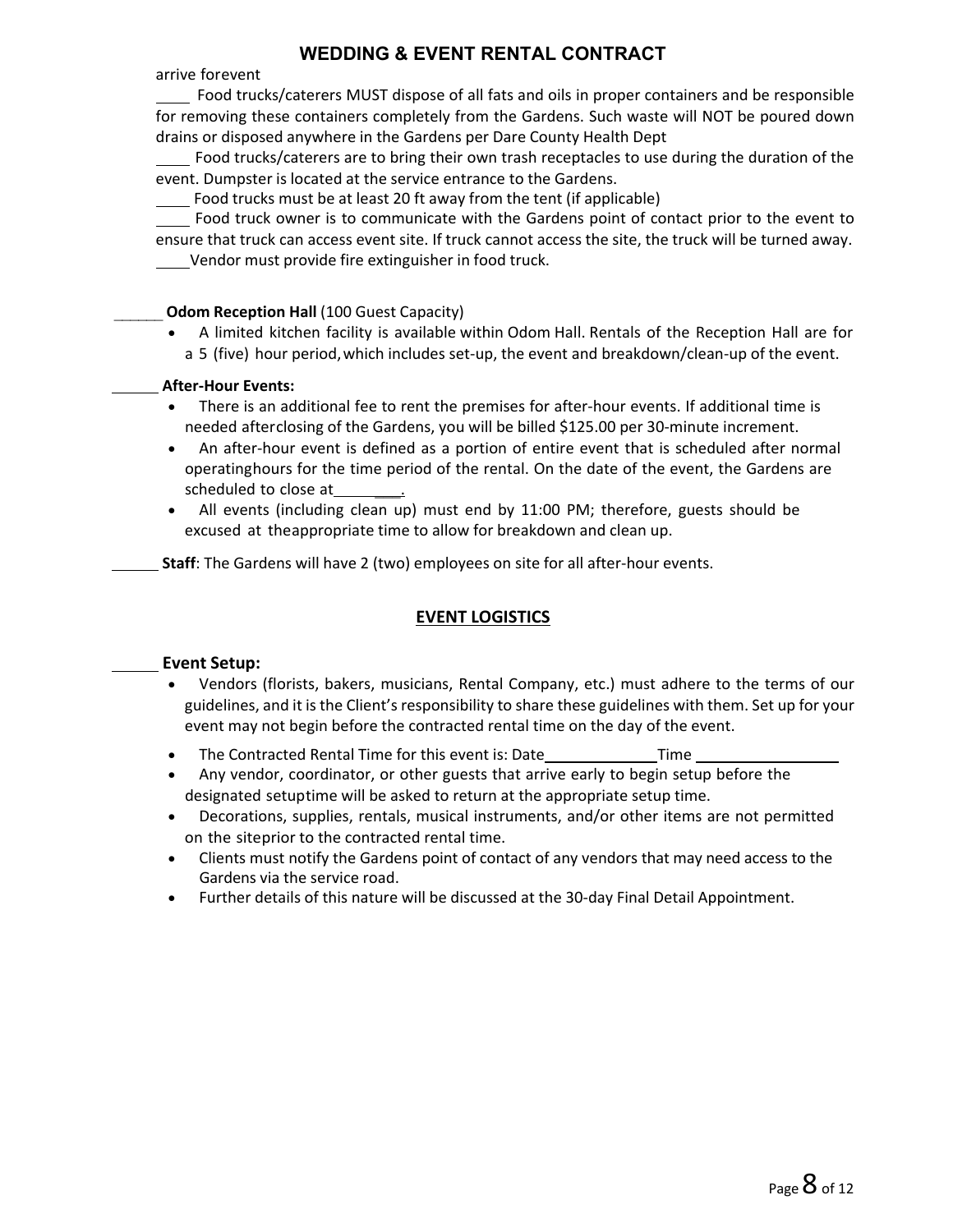#### **Decorations:**

- Signs, banners, or additional decorations may not be taped, nailed, stapled or otherwise fastened to the Gardens property. All decorations must be removed from the rental site at the conclusion of the event.
- Freestanding decorations such as flower pots, shepherd's hooks, etc. are allowed; provided they do not interfere with or damage plants or property in the Gardens.
- Spikes or other implements used in the erection of poles for tents or other temporary structures maybe driven into the ground with the approval of the Gardens Manager and/or his designee.

#### **Publicity:**

 Once your event is contracted, use of the Gardens name is permitted only to announce the location ofthe event and must not imply that the Gardens are sponsoring the event.

#### **Courtesy Protocol**

 The Gardens reserves the right to request any person or group of people acting unruly and contrary to rental regulations to leave the premises. Assistance from law enforcement agencies may be acquired if this request is not met immediately

#### **Photographer Protocol**

- Photographs can be taken within the area contracted for the special event and/or reception during the Clients designated rental time. Other areas of the Gardens may be utilized based upon availability. Photo areas must be determined and approved at the 30‐Day Final Detail Appointment.
- A portrait session for engagement or wedding portraits is included with the rental fee. The session is one hour long, and is limited to 4 passes, and must be scheduled through the Gardens in advance.Portrait sessions must be scheduled during normal business hours.
- If an after-hour portrait session is requested, there is a \$125.00 per half hour fee.

#### **Liability:**

- The Client agrees not to hold the Gardens, its Board of Governors, staff and volunteers, liable from suit,actions, damages, and expenses in connection with personal injury, illness, or property damage or theft resulting from the use of any facility at The Gardens.
- Facilities are not locked during times of rental and the Gardens is not responsible for personal articles left unattended in any facility during an event or left after the conclusion of the event.

#### **Final 30‐Day Detail Appointment**

- The Final Detail Appointment is required 30 days prior to the event.
- Please set this appointment with the Wedding Sales Coordinator as soon as possible as meeting times during peak season may have limited availability. We request you bring all pertinent information per the checklist provided to the appointment, as it will be the final scheduled appointment with the Gardens staff prior to the event.
- At this appointment, we will review and approve all logistical plans including photography, the choice of caterer, Rental Company, decorations, entertainment, and all set up and delivery/pickup schedules.
- If neither client is able to attend the 30‐Day Final Detail Appointment, a qualified representative may represent the couple so long as all of the above requirements are met, or a meeting via Zoom may be scheduled.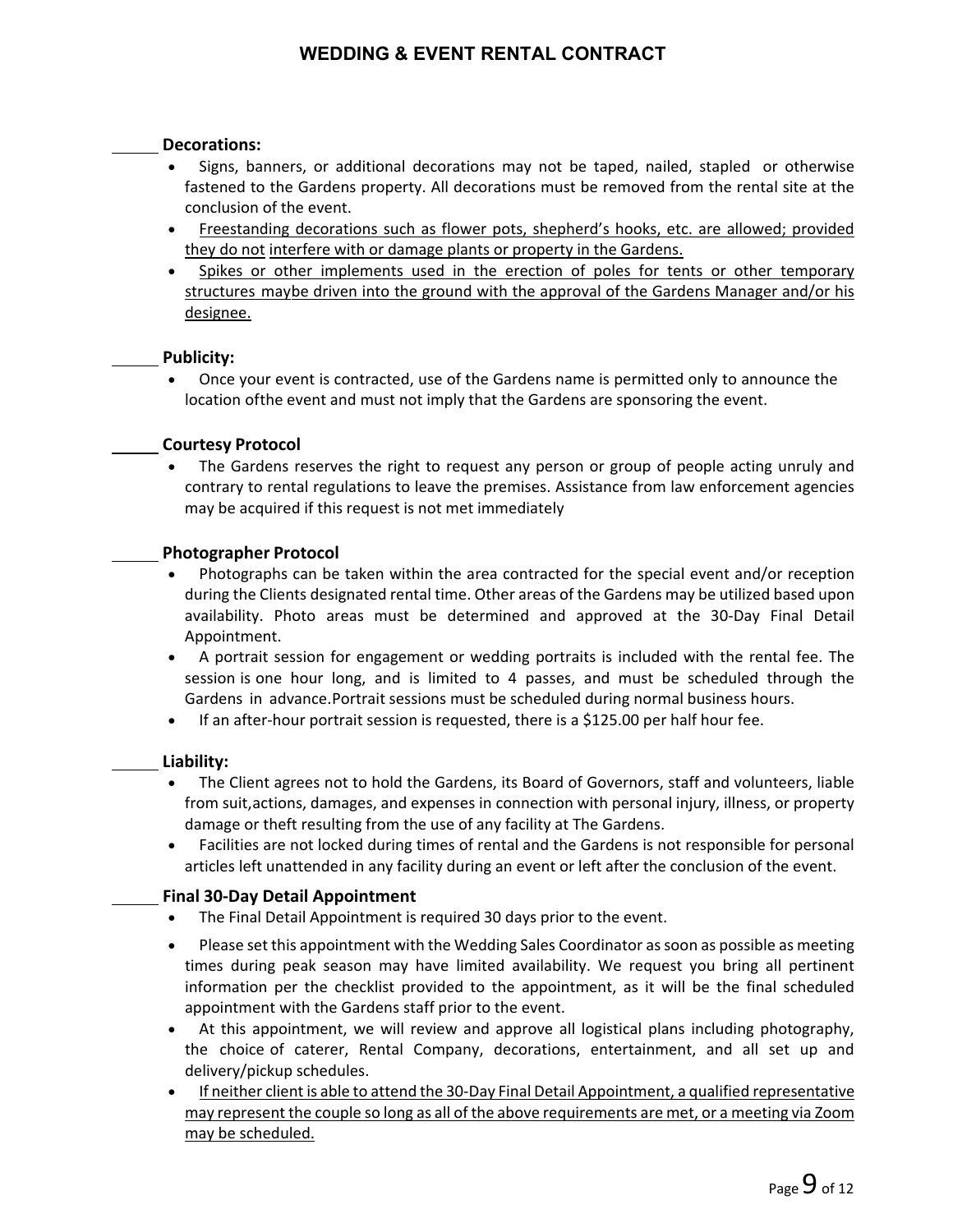Date of the Event:

#### **TENTATIVE HOURLY SCHEDULE**

(To be signed by both Parties)

| <b>Time</b> | <b>Designated Activity</b><br>(such as "Wedding Ceremony Begins") | Location<br>(Rose Garden, Sunken Garden, Overlook<br>Terrace, Great Lawn, Odom Reception Hall) |
|-------------|-------------------------------------------------------------------|------------------------------------------------------------------------------------------------|
| 9:00 AM     |                                                                   |                                                                                                |
| 9:30 AM     |                                                                   |                                                                                                |
| 10:00 AM    |                                                                   |                                                                                                |
| 10:30 AM    |                                                                   |                                                                                                |
| 11:00 AM    |                                                                   |                                                                                                |
| 11:30 AM    |                                                                   |                                                                                                |
| 12:00 PM    |                                                                   |                                                                                                |
| 12:30 PM    |                                                                   |                                                                                                |
| 1:00 PM     |                                                                   |                                                                                                |
| 1:30 PM     |                                                                   |                                                                                                |
| 2:00 PM     |                                                                   |                                                                                                |
| 2:30 PM     |                                                                   |                                                                                                |
| 3:00 PM     |                                                                   |                                                                                                |
| 3:30 PM     |                                                                   |                                                                                                |
| 4:00 PM     |                                                                   |                                                                                                |
| 4:30 PM     |                                                                   |                                                                                                |
| 5:00 PM     |                                                                   |                                                                                                |
| 5:30 PM     |                                                                   |                                                                                                |
| 6:00 PM     |                                                                   |                                                                                                |
| 6:30 PM     |                                                                   |                                                                                                |
| 7:00 PM     |                                                                   |                                                                                                |
| 7:30 PM     |                                                                   |                                                                                                |
| 8:00 PM     |                                                                   |                                                                                                |
| 8:30 PM     |                                                                   |                                                                                                |
| 9:00 PM     |                                                                   |                                                                                                |
| 9:30 PM     |                                                                   |                                                                                                |
| 10:00 PM    |                                                                   |                                                                                                |
| 10:30 PM    |                                                                   |                                                                                                |
| 11:00 PM    |                                                                   |                                                                                                |

PLEASE NOTE: Fee of \$125 per half-hour will be charged for events running past our normal hours of operation - consult chart *below for details..*

| THE ELIZABETHAN GARDENS "PUBLIC" HOURS OF OPERATION                                     |                 |                  |                |                 |                 |
|-----------------------------------------------------------------------------------------|-----------------|------------------|----------------|-----------------|-----------------|
| <b>JANUARY</b><br><b>MAY</b><br><b>FEBRUARY</b><br><b>APRIL</b><br>JUNE<br><b>MARCH</b> |                 |                  |                |                 |                 |
| 10 am - $3 \text{ pm}$                                                                  | CLOSED          | 9 am - 5 pm      | 9 am - 6 pm    | 9 am - 6 pm     | 9 am - 6 pm     |
| <b>JULY</b>                                                                             | <b>AUGUST</b>   | <b>SEPTEMBER</b> | <b>OCTOBER</b> | <b>NOVEMBER</b> | <b>DECEMBER</b> |
| 9 am - 6 pm                                                                             | $9$ am - $6$ pm | $9$ am - 6 pm    | 9 am - 5 pm    | 9 am - 4pm      | 11 am - 4pm     |

**Client initial(s)**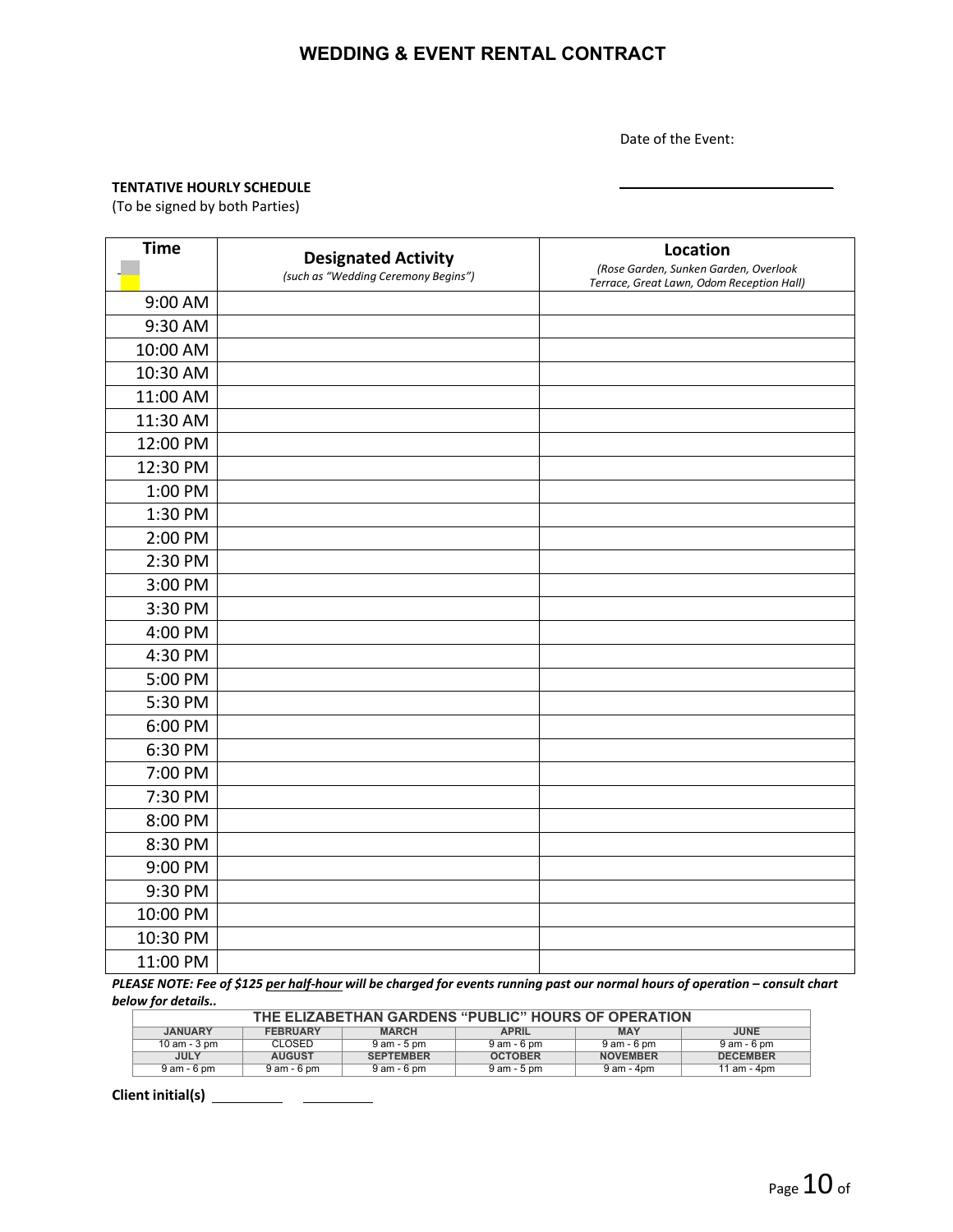# **WEDDING & EVENT RENTAL CONTRACT EVENT DETAILS**

|                                      | <b>Planner/Event Coordinator Information:</b> |       |                     |                                                                                                         |
|--------------------------------------|-----------------------------------------------|-------|---------------------|---------------------------------------------------------------------------------------------------------|
|                                      | Primary Phone #: New York Primary Phone #:    |       |                     |                                                                                                         |
|                                      |                                               |       | E-mail:             |                                                                                                         |
| <b>Rehearsal information:</b>        |                                               |       |                     |                                                                                                         |
|                                      |                                               | Time: | Location:           |                                                                                                         |
|                                      | <b>Wedding Ceremony Information:</b>          |       |                     |                                                                                                         |
| Date:                                |                                               |       | Location:           |                                                                                                         |
|                                      |                                               |       |                     |                                                                                                         |
| <b>Reception Information:</b>        |                                               |       |                     |                                                                                                         |
| Date:                                | <u> 1989 - Johann Barbara, martin basa</u>    | Time: | Location:           |                                                                                                         |
|                                      |                                               |       |                     |                                                                                                         |
|                                      |                                               |       |                     |                                                                                                         |
|                                      |                                               |       |                     | must over by _______________. This gives me________________________(time) for clean-up of the facility. |
| <b>Operator</b>                      | <b>Name</b>                                   |       | <b>Phone Number</b> | <b>E-mail Address</b>                                                                                   |
| Photographer:                        |                                               |       |                     |                                                                                                         |
| Instructions:                        |                                               |       |                     | 的,我们也不会有什么。""我们的人,我们也不会有什么?""我们的人,我们也不会有什么?""我们的人,我们也不会有什么?""我们的人,我们也不会有什么?""我们的                        |
| <b>Florist:</b>                      |                                               |       |                     |                                                                                                         |
| Instructions:                        |                                               |       |                     |                                                                                                         |
| <b>Deliver</b><br><b>Flowers To:</b> |                                               |       |                     |                                                                                                         |
| Caterer:                             |                                               |       |                     |                                                                                                         |
| Instructions:                        |                                               |       |                     |                                                                                                         |
| Rental<br>Equipment:                 |                                               |       |                     |                                                                                                         |
| Instructions:                        |                                               |       |                     |                                                                                                         |

 $\overline{a}$